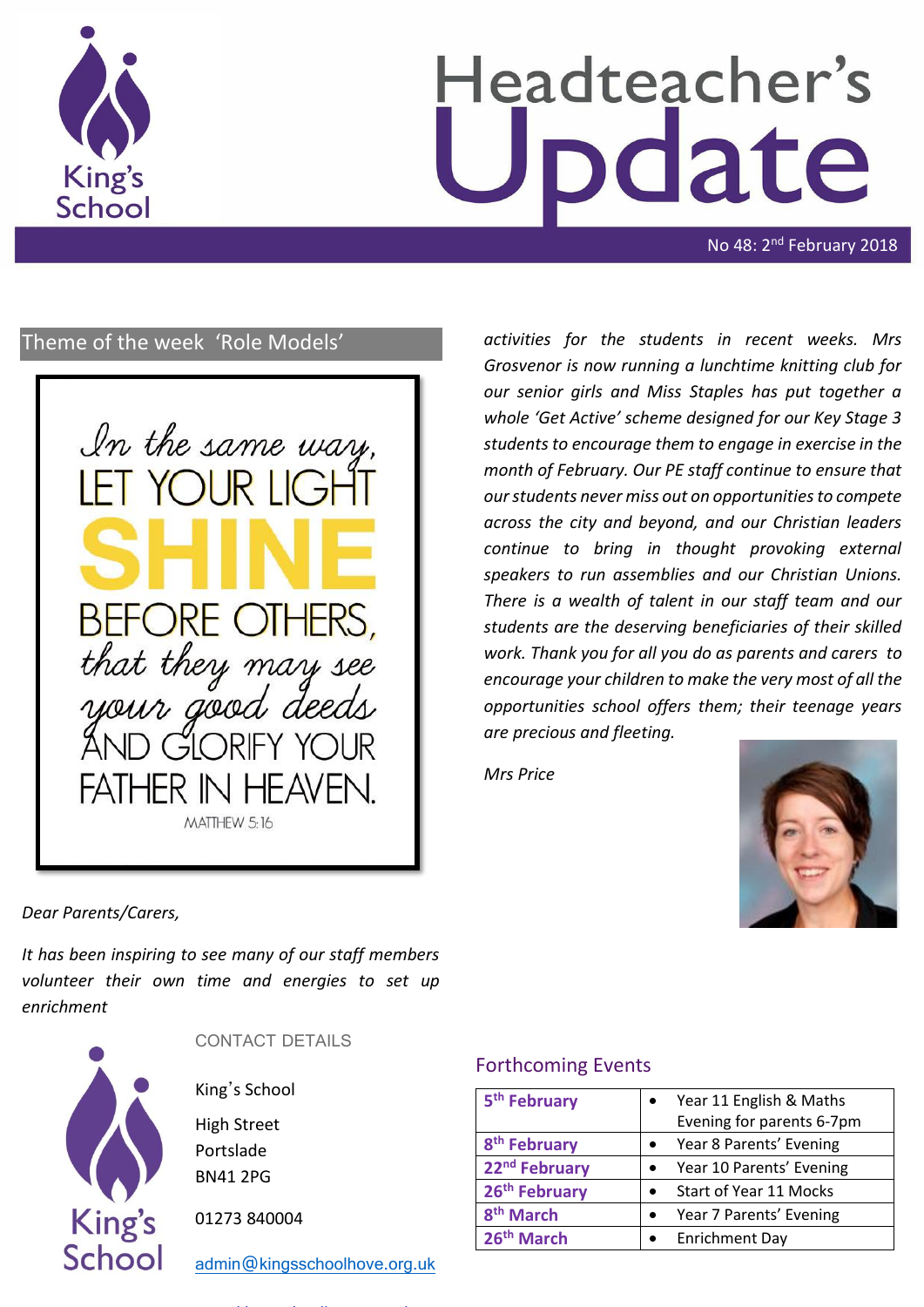# **King's School**

# Year 11 Half Term Intervention

There will be a variety of sessions running between Monday 12<sup>th</sup> February and Wednesday 14<sup>th</sup> February for our Year 11 students. These sessions are group interventions focused on skills or on a specific aspect of the course. Teachers have identified those students (or groups) who need additional support from the school's Y11 mock exam analysis and the work they have been doing in lessons. Intervention sessions are run by King's School staff and Russell Education Trust Advisors. All parents will receive a letter outlining the sessions their child is expected to attend early next week.

King's School staff will be doing everything possible to support your son/daughter to achieve well next summer and this support is one key strand of the Year 11 curriculum. This type of focused intervention is proven to support students in improving their exam grades and it is used effectively in both Russell Education Trust schools and local schools.

For these sessions, students do not have to wear uniform, but their attire needs to be suitable. All sessions are in the morning and will finish so that students can have lunch after they leave site as our dining room will not be open. Please could you ensure that your child has a drink and a snack for these morning sessions. Please contact Mrs Orford-Kemmish, our Head of Year 11, if you have any questions regarding these intervention sessions.

#### Year 11 Mock Timetable

Regardless of whether students have been targeted to attend the intervention sessions above, the half term is a great time to revise for the second set of mocks, which start on Monday 26<sup>th</sup> February and will run until Friday 9<sup>th</sup> March. The normal timetable for students will be suspended and the exam sessions and briefings will give a further opportunity for students to practise exam techniques and demonstrate – to themselves more than anyone else – how far they have progressed since December. We have every faith that they will do well. Individual timetables will be sent out to parents for each child.

#### Student of the Week

Student of the week this week goes to George in 8P. George has been nominated because of his kindness and consideration towards a new student, as recognised by his Head of Year, Miss Wood. Thank you George!



#### Parent Prayer

We would love our praying parents to join with us in giving thanks for the two new appointments made this week, a Head of English and a Teaching Assistant. We would also like to give thanks for the affiliation with the Church of England Chichester Diocese and the opportunities that this will bring our school. Please also be praying for our Year 11 students as they deal with the preparations of their GCSEs. As we approach half term, please pray that God would continue to sustain both students and staff in their tiredness.

#### Attendance

A year is made up of 365 days. Students are in school for 185 days this year. That means they have 177 days for shopping, hanging out with their friends and family, and relaxing. Every school day matters and every day students miss will affect their learning and the grades they achieve. They should be aiming for above 96% attendance. Students below this level will miss at least 56 lessons, which will have a significant impact on their progress and is likely to limit their performance in school.

#### 'Girls Do Stem' Conference

The science department took a group of Year 8 girls to the inaugural 'Albion in the Community' 'Girls do Stem Conference' at the AMEX stadium this week which was designed to increase the number of girls choosing STEM courses and eventually careers. They had a great time chatting with over 30 successful women from across the county in a "speed dating" format and came away with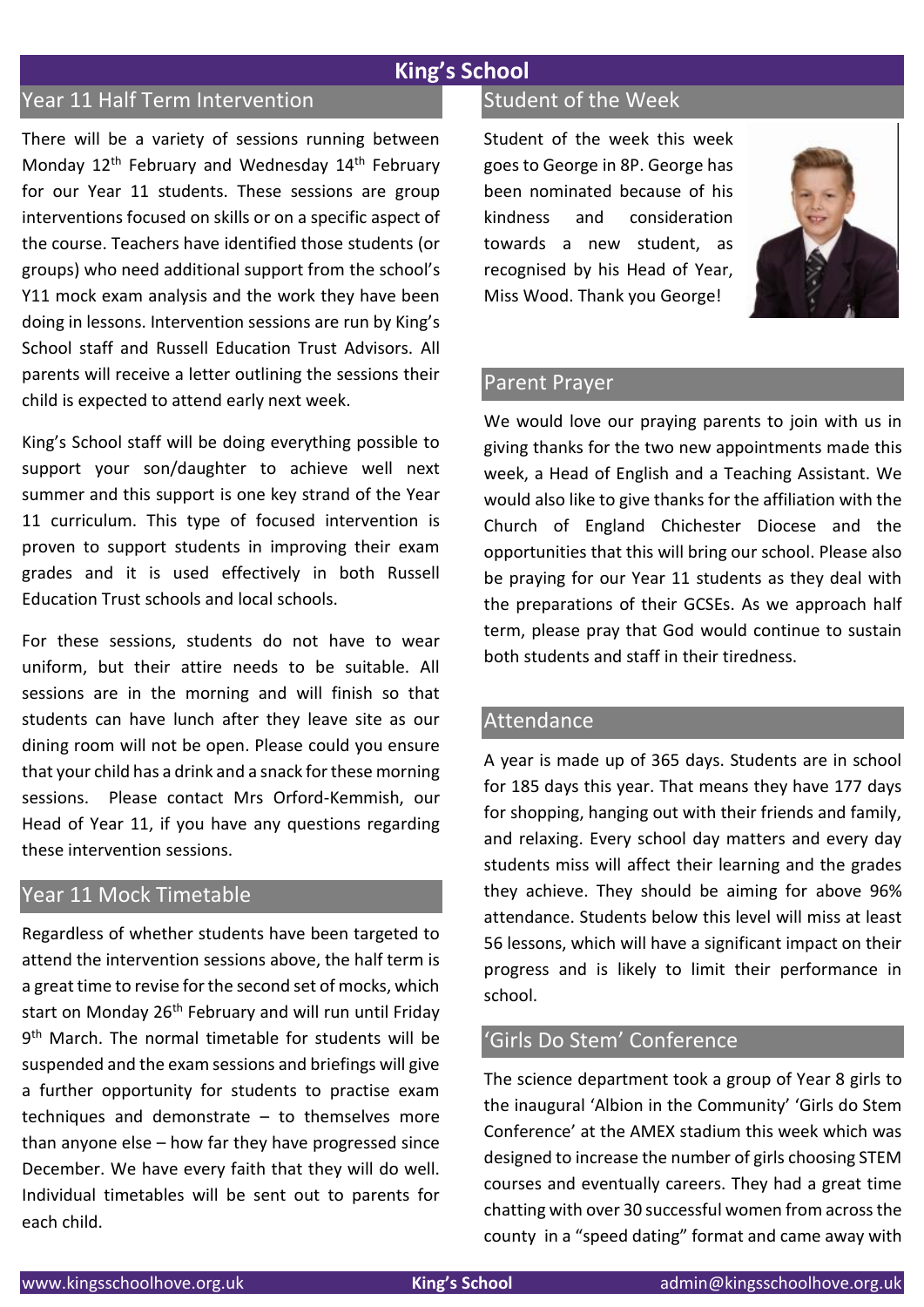# **King's School**

a new understanding of the career opportunities that are open to them. The girls were a great credit to King's and represented the school incredibly well, asking mature questions and listening politely throughout.

#### Website Focus

Our 'News' page contains a round-up of all our recent news and copies of letters recently sent to parents: <https://www.kingsschoolhove.org.uk/news.php> Please check it regularly to ensure you are up to date on everything 'King's!' If you don't already follow us on Twitter we would encourage you to start! We can be found @kingsschoolhove.

#### February 'Get Active' Challenge

Throughout the month of February, Miss Staples is setting our Key Stage 3 students the challenge of becoming more active everyday. Activities can include: walking/cycling to school; skateboarding; swimming; playing for their sports teams; taking part in their PE lessons; attending an extra-curricular club etc – the aim is to be creative and active. Enjoyment is the key to staying active! For more information, please see the letter on the News section of our school website. <https://www.kingsschoolhove.org.uk/news.php>

#### U13 Cricket Tournament

Our U13 cricketers took part in the district round of the Schools' Indoor Tournament last Tuesday. King's won their first game against PACA, scoring over 60 runs with great shots from Sienna, George and Joel. The second game saw King's put in a good bowling performance against Blatchington Mill, restricting them to 40 runs with excellent fielding and bowling from Sam, Elliot, Femi and Sienna bowling at the death. However, Blatchington Mill's bowlers bowled well in the second innings, restricting King's scoring, meaning we came up 10 runs short after the 6 overs. Fantastic performance by all 6 of the players and look forward to more cricket in the summer. Team: Elliot White, Sam Pierce, Sienna Balmont, George Richardson, Femi Ofei-Kwatia and Joel Coates.

# Optional Communion Service - 8<sup>th</sup> February

On Thursday next week students have the opportunity to attend an optional Communion Service. Our Communion Services give students the opportunity to reflect on Jesus' death on the cross for us and the new life we have been given in him. Services will be held in the drama studio, during tutor times. This week we will be welcoming Father Daniel Smith, from St Peter's West Blatchington, as he leads our services.

#### Dyslexia & Literacy Difficulties Open Evening

Brighton & Hove Inclusion Support Service are holding a parents' information evening on Dyslexia and Literacy Difficulties on Thursday  $8<sup>th</sup>$  February 2018. The evening with be held at Cardinal Newman School from 6:00- 7:30pm and is a free event for any parent looking for guidance in this field. If you are interested in attending, please email [jackie.vidler@brighton-hove.gov.uk](mailto:jackie.vidler@brighton-hove.gov.uk) .

#### Year 10 Boys' Football vs. Varndean

The Year 10 boys lost to Varndean 4-1 last Monday. After a sloppy start going 1-0 down, King's increased their possession and dominance in the game. However, Varndean broke away from a King's corner and made it 2-0. Just before half-time, Joe Green beat 2 players and then scored a wonder goal with his left foot from 25 yards away from goal. The second half was more of an end to end affair, with chances at both ends, however the King's defence tired and got stretched looking for a winner, eventually conceding a couple of late goals to give Varndean the advantage.

#### Extra Curricular Cancellations

|                        |            | <b>Not</b>     | <b>Not</b>     |
|------------------------|------------|----------------|----------------|
|                        | On         | <b>Running</b> | <b>Running</b> |
| Monday 5 <sup>th</sup> |            | KS3 Drama      |                |
| Feb                    |            | Club           |                |
| Friday 9th             |            |                |                |
| Feb                    | Hockey     |                |                |
| <b>Half Term</b>       |            |                |                |
| Friday 23rd            |            |                |                |
| Feb                    |            | Gymnastics     | Hockey         |
| Friday 2nd             |            |                |                |
| <b>March</b>           | Gymnastics | Hockey         |                |